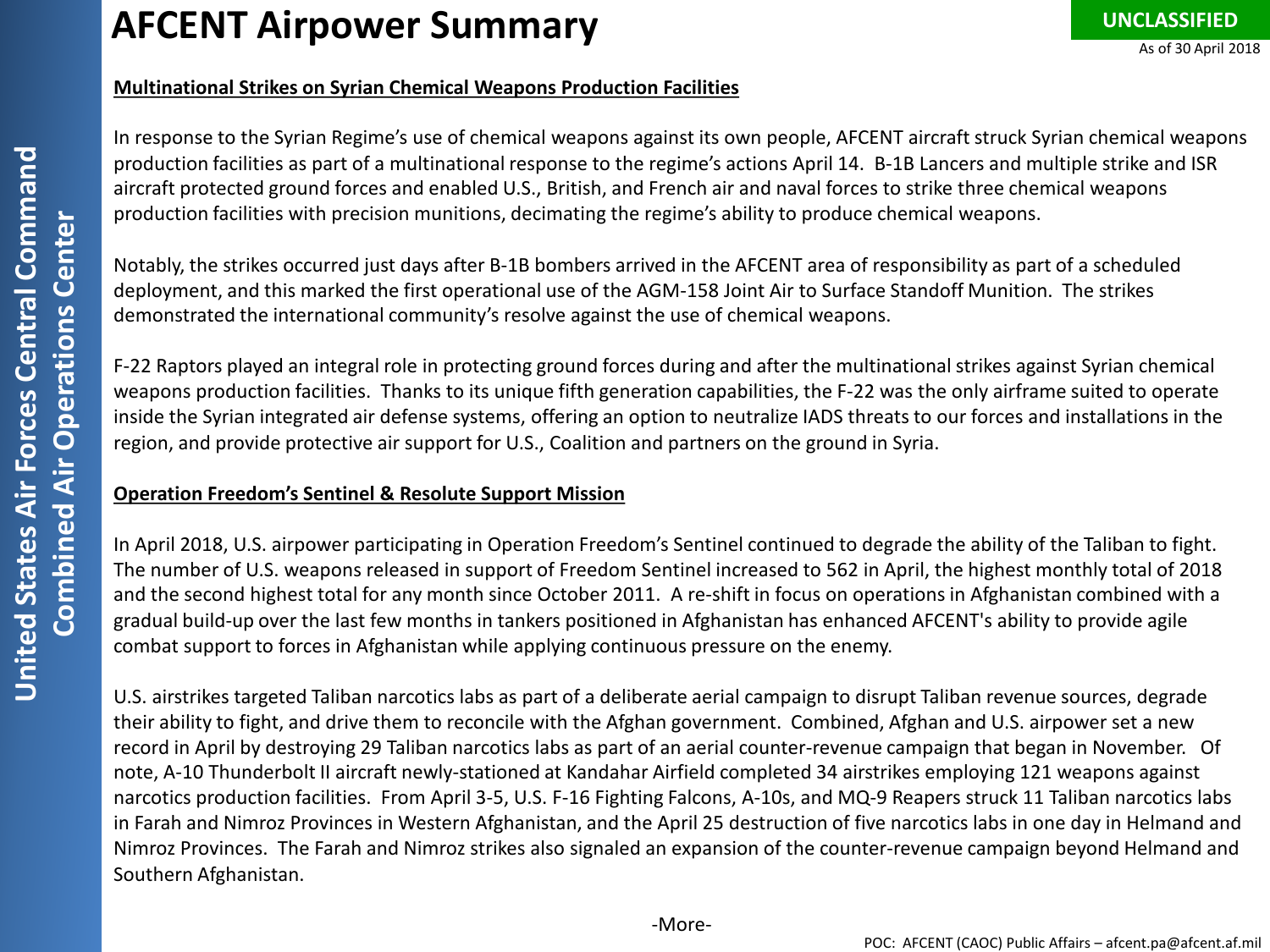# **AFCENT Airpower Summary**

#### **Operation Freedom's Sentinel & Resolute Support Mission (Continued From Page 1)**

However, the Taliban weren't alone in experiencing setbacks thanks to airpower in April. ISIS-K suffered a major blow when ISIS-K commander Qari Hikmatullah was killed by a U.S. airstrike April 5. At the time of his death, Hikmatullah was the senior IS-K commander and the main facilitator of ISIS-K fighters into northern Afghanistan.

#### **Operation Inherent Resolve**

For April 2018 AFCENT defensive counter air missions to protect Coalition and partner forces remained AFCENT's priority for Operation Inherent Resolve, accounting for the majority of hours flown. AFCENT remains focused in defeating ISIS in designated areas in Iraq and Syria, setting the conditions for follow-on operations to increase regional stability, and protecting Coalition ground forces, Iraqi Security Forces, and the Syrian Democratic Forces. Other developments highlight progress made by the Iraqi Air Force due in part to the Coalition Aviation Advisory and Training Team in Iraq.

Although sorties decreased slightly to 1,193, air assets were able to achieve their desired effects of continuing to disrupt and destabilize ISIS in the Middle Euphrates River Valley. Additionally, the Coalition was more efficient in conducting airstrikes in April in support of Inherent Resolve, resulting in a smaller number of sorties with at least one weapons release and the total number of weapons released The decrease is driven by the desired effect and target set for the month, in which U.S. aircraft frequently struck cave and tunnel systems with multiple weapons on multiple occasions to destroy them.

Notable airpower achievements and operations in April in support of Inherent Resolve included multiple instances of Iraqi crossborder airstrikes against ISIS in Syria in order to defend the Iraqi people and Iraq's interests, especially in preparation for Iraqi elections to be held in May. The Iraqi F-16s were supported in the strikes by U.S. F-15E Strike Eagles and MQ-9 Reapers.



-End-



POC: AFCENT (CAOC) Public Affairs – afcent.pa@afcent.af.mil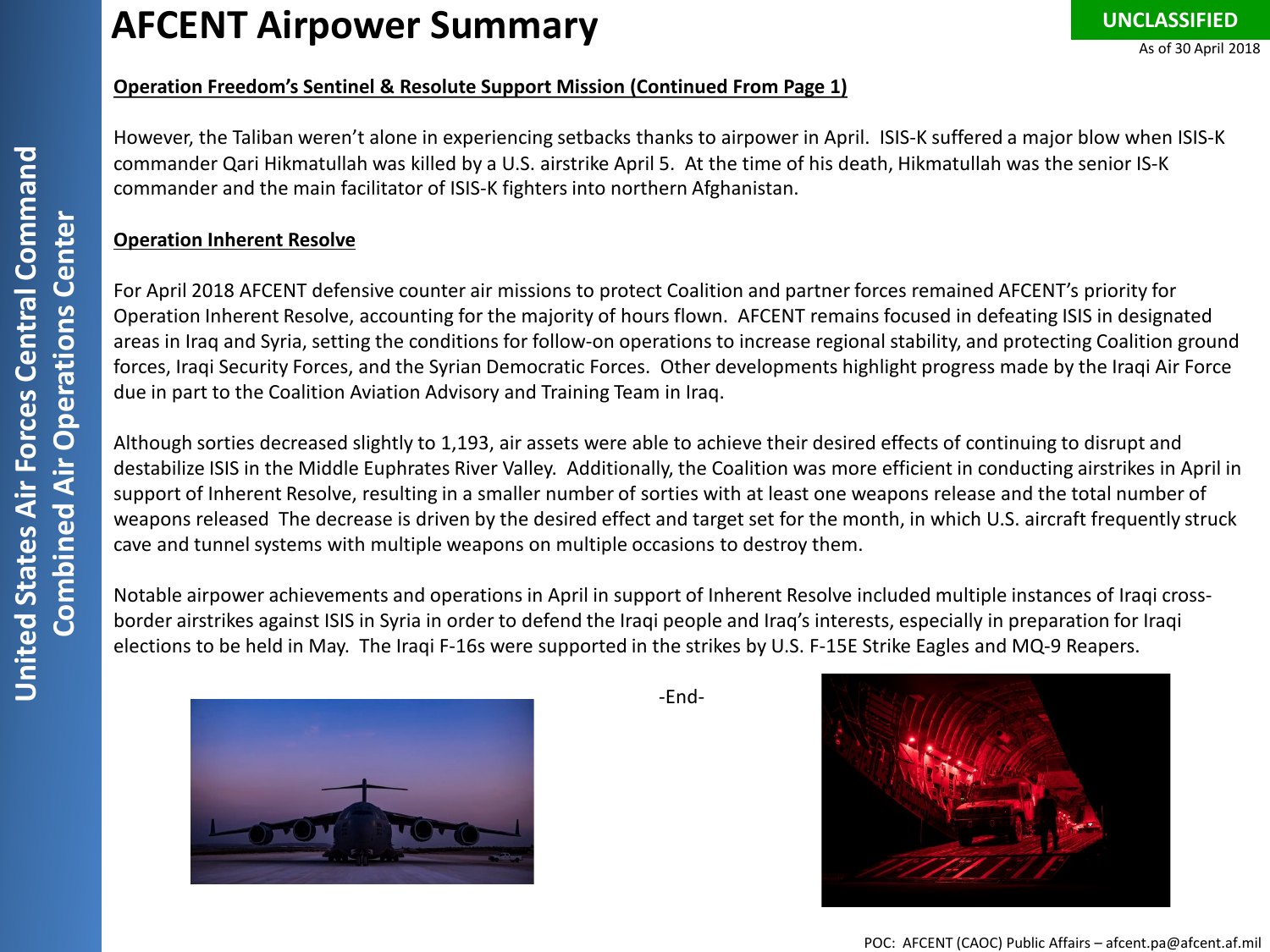# **Combined Forces Air Component Commander 2013-2018 Airpower Statistics**

**UNCLASSIFIED**

#### **OPERATION FREEDOM'S SENTINEL/RESOLUTE SUPPORT MISSION**

### **Strike Aircraft (manned)**

#### **\* Number of Weapons Released (Manned & RPA strike assets)**

| <b>Sorties</b> |        | Sorties with at least |                    |                                                                                          | Jan |            | Feb Mar Apr     |     | May Jun |     | Jul        | Aug Sep |      | Oct |     |     | Nov Dec Total |
|----------------|--------|-----------------------|--------------------|------------------------------------------------------------------------------------------|-----|------------|-----------------|-----|---------|-----|------------|---------|------|-----|-----|-----|---------------|
| 2013           | 21,900 |                       | one weapon release | $\parallel$ 2013                                                                         | 193 | 297        | <b>250</b>      | 284 | 368     | 337 | <b>256</b> | -158    | 232  | 189 | 118 | 76  | 2,758         |
| 2014           | 12,978 | 2013                  | 1,408              | 2014                                                                                     | 92  | 114        | -95             | 115 | 164     | 272 | 205        | 437     | 441  |     | 87  | 126 | 2,365         |
| 2015           | 5,774  | 2014                  | 1,136              | 2015                                                                                     | 40  | 30         | 47              | 31  | 41      | 109 | 79         | 156     | -111 | 203 | 69  | 31  | 947           |
|                |        | 2015                  | 411                | 2016                                                                                     | 127 | -115       | 58              | 62  | 89      | 94  | 160        | 108     | 162  | 205 | 92  | 65  | 1,337         |
| 2016           | 5,162  | 2016                  | 615                | 2017                                                                                     | 54. | <b>200</b> | 203             | 460 | 328     | 389 | 350        | 503     | 414  | 653 | 352 | 455 | 4,361         |
| 2017           | 4,603  |                       |                    | 2018                                                                                     |     |            | 378 469 339 562 |     |         |     |            |         |      |     |     |     | 1,748         |
| 2018           | 2,238  | 2017                  | 1,248              |                                                                                          |     |            |                 |     |         |     |            |         |      |     |     |     |               |
|                |        | 2018                  | 280                | *Statistics provided includes numbers of sorties (not strikes) and munitions expended by |     |            |                 |     |         |     |            |         |      |     |     |     |               |

**\*Statistics provided includes numbers of sorties (not strikes) and munitions expended by aircraft under CFACC control**

|                                            | 2013       | 2014    | 2015           | 2016        | 2017    | 2018    |
|--------------------------------------------|------------|---------|----------------|-------------|---------|---------|
| Intel, Surveillance and Recon Sorties      | 31,049     | 32,999  | 21,634         | 19,681      | 15,404  | 1,767   |
| <b>Airlift Sorties</b>                     | 32,000     | 17,040  | 6,900          | 10,300      | 11,166  | 5,545   |
| <b>Airlift Cargo (Short Tons)</b>          | 201,000    | 158,400 | 50,000         | 69,200      | 84,208  | 40,764  |
| Airlift Passengers                         | 506,000    | 202,700 | 78,000         | 111,100     | 120,554 | 64,275  |
| <b>Supplies Airdropped (Pounds)</b>        | 10,883,000 | 28,000  | $\overline{0}$ | $\mathbf 0$ | 33,423  | 135,840 |
| <b>Tanker Sorties</b>                      | 12,319     | 9,085   | 5,323          | 4,910       | 5,714   | 831     |
| <b>Fuel Offloaded (Millions of Pounds)</b> | 723        | 636     | 201            | 150         | 170     | 29      |
| <b>Aircraft Refuelings</b>                 | 53,266     | 46,793  | 26,162         | 18,137      | 17,989  | 3,272   |

- **Some figures may have changed due to data re-calculation and re-verification**
- **Assets under CFACC control include a compilation of aircraft from all U.S. military branches of service, as well as Coalition aircraft; however, not all aircraft flying in the AOR fall under CFACC control.**

**Afghanistan**

Afghanistan